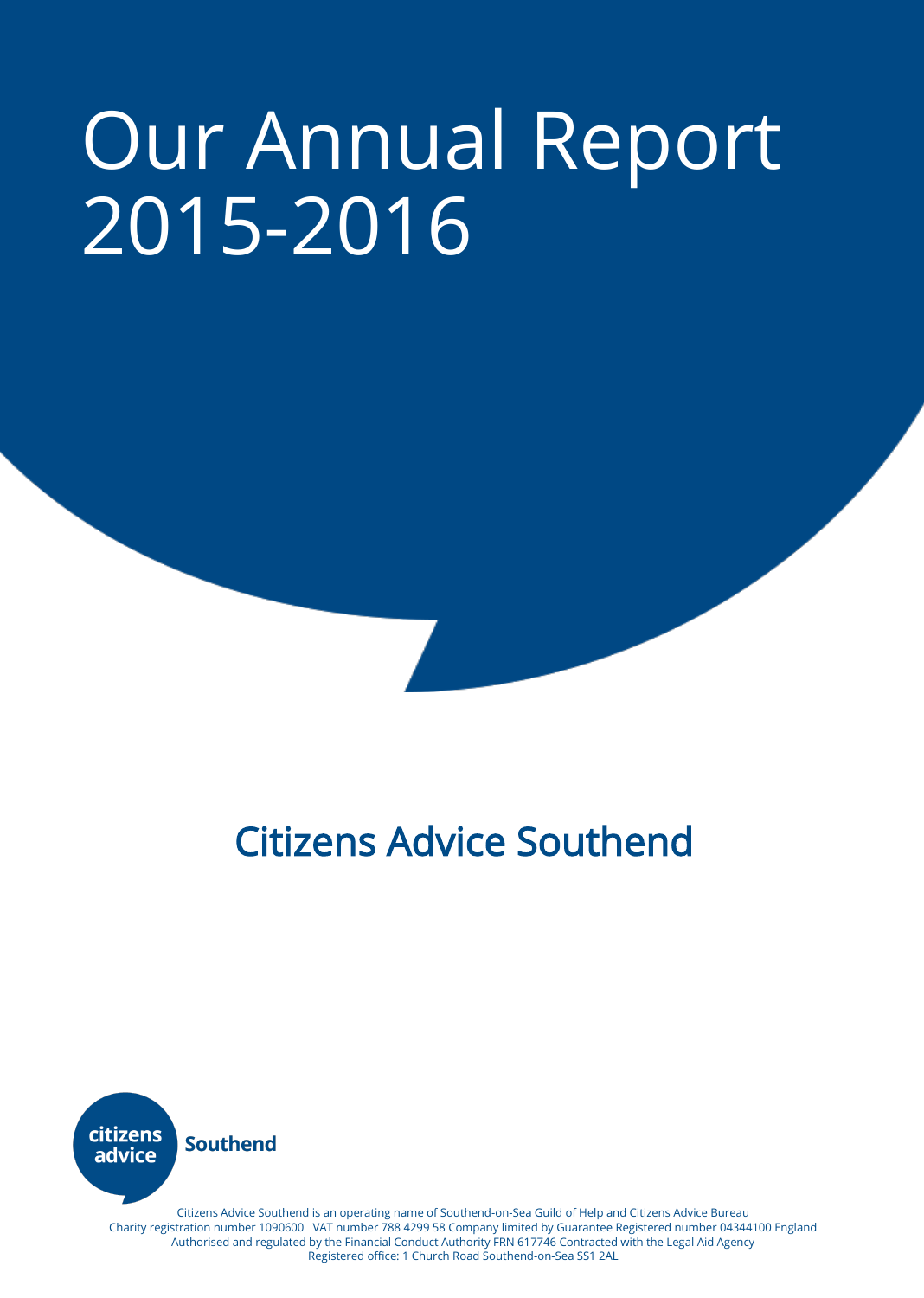# Chair's Report – Phil Stepney

Another year gone by and it seems no time at all since I was writing the last annual report.

The job of Chair is relatively easy during successful years especially when you are surrounded by a great Board of Trustees and a high performing Manager and here at Citizens Advice Southend that is what we have got.

Individual members of the Board have specific areas of responsibility covering all areas of governance which ensures that the work of the Board is spread in a way that reflects the experience and strengths of individual members.

You will see from the reports of my colleagues that we continue to be an outward looking organisation which, thanks to the work of Trish, seeks opportunities to expand the Citizens Advice offer and contributing to financial security.

Our finances are in good shape and we have been able to continue to undertake legal work despite funding issues in this specific area and credit needs to be given to our Treasurer Graham Robinson who keeps a close eye on financial matters.

During the year we co-opted Jill Page on to the Board. Jill has considerable experience of delivering advice services and is seeking election as a Trustee at the AGM. Unfortunately we have lost Cllr. Mike Stafford, the Council representative and I thank him for the contribution he has made to the Board over the last few years.

Citizens Advice is currently in the process of changing the membership agreement with individual Advice services which is proposed to take effect from 1 April 2017.

The new agreement is more performance based than we have been used to in the past and will include targets for telephone based services in addition to client and staff satisfaction surveys, and a change in the way effectiveness of advice is measured. Whilst this may present further challenges, the direction of travel is welcomed.

As in previous years I would like to take this opportunity to thank Trish Carpenter, all the paid staff and volunteers and my fellow trustees for the amount of time devoted to Citizens Advice Southend, and Southend Council for their ongoing support. Without all these ingredients the service to people needing our advice and support would be all the poorer.

# Treasurer's Report – Graham Robinson

I am very pleased to report on another very good financial result for the year to 31st March 2016. Income has exceeded expenditure by £74,447 and the funds generated by this result have enabled us to repay the bank loan taken out to cover the costs of leaving the Local Authority Pension Scheme several years earlier than required.

Income from the Local Authority continues to cover our core costs, and the contract from the Money Advice Service funds this activity. The fees from the Legal Aid Agency remain below the costs of funding this contract but it continues to be our strong belief that the staff employed on legal aid matters contributes significantly to the other aspects of the work of the Bureau and its clients.

So how did we do so well this year? It has come about by a senior staff member of the Bureau being willing to bid for and manage new projects that have become available, some on a short term contract and others somewhat longer.

Additional staff have been employed on terms to match contract periods generating income to cover salary costs as well as contributions to overheads. Of particular mention are the contracts with the Big Lottery (Advice Services Transition Fund), a Healthwatch contract and an advice facility in partnership with the Royal Bank of Scotland. Other than the RBS facility the other contracts have now reached their end date.

This year with Southend Borough Council continuing to fund our core activities it is budgeted that at least a break even financial situation will be achieved.

# Our client survey gives us:



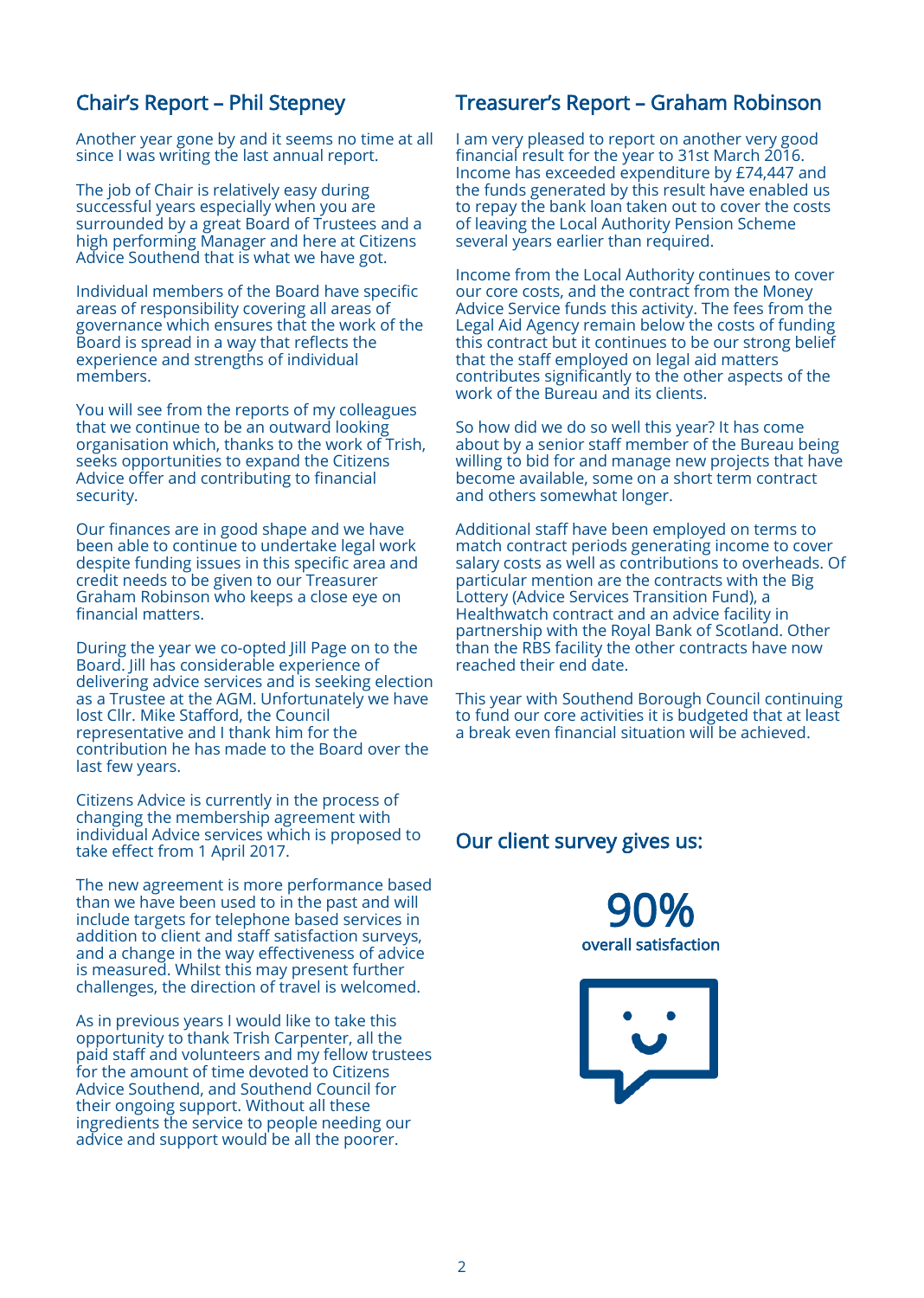# Vice Chair's Report – Julie Cushion

Sadly I have to open this year's report on a very sad note, in October last year we lost a key member of CABFair Peter Mole. He did so much to support the ethos of CABFair and worked so hard with fundraising etc, the committee plus I know many others will miss him greatly and will also miss that wonderful sense of humour. In his memory there will now be a trophy used at the annual quiz night.

We were also sad that Beryl Dale who had been our long-standing chair of CABFair and who had done so much over many years decided to step down. Along with the committee I would like to take this opportunity to thank her for her sterling work and support and look forward to seeing her at future events.

On a happy note we were pleased to welcome a new member to the committee Gill Sanderson who has already started playing an active role organising events etc.

As of 1st April 2016 the CABFair account stands at £4,266.04, money raised has gone towards items such as installation of the kitchen boiler, kettles, computer screens, along with regular costs like the water dispenser and cups and the covering of wine costs etc at the annual Christmas Lunch.

Please do always keep in mind the 100 Club who are always looking for new members.

CABFair have once again organised some great fundraising events, including the annual quiz night with our quiz master extraordinaire Len Mason and the very enjoyable evening at Genting Club Westcliff.

Don't forget to look out for details of future events and please do come along and support and also please don't forget to give the committee any ideas for purchases that would benefit the Bureau.

Finally I would like to once again thank the CABFair Committee for all their hard work and thanks to the staff and volunteers who support their efforts to raise much needed funds.

## Bureau Manager's Report – Trish Carpenter

As I was writing this report, my fifteenth, I reflected that one of the reasons why I love my job is that I never cease to be amazed about the range of the services we offer and how those services evolve to better meet the needs of the people who seek our help. In the past year two notable developments are our involvement with the national Citizens Advice web chat and email pilot and the locally based RBS pilot.

As I have probably said in all my previous reports, none of what has been achieved would have been possible without the hard work and dedication of everyone involved with Citizens Advice Southend. The support and friendship of such wonderful people is another reason why my job is a really good one to have. My thanks go to them all.

We continue to enjoy the support, both financial and in kind, from the wider community in Southend and beyond. This is much appreciated, we would not be able to do as much without it. Our recent experiences, such as the ASTF project, have reinforced the benefits of working in partnership and, as we move forward, I am sure existing and new partnerships will feature strongly.

## Website & Social Media - Helen Wakeham

We've been working hard over the last year to create our new website which is now up and running. With the help of Citizens Advice head office brand guidelines we now have a website that not only helps people to keep in contact with us but also provides useful information and help when we are closed.

I have been embracing social media with the set up of our new Facebook page. Our Twitter page is also attracting more and more followers and in this day and age where social media presence seems to be more and more important we can engage with a wider audience and share useful information to help the many people that ask for our assistance.



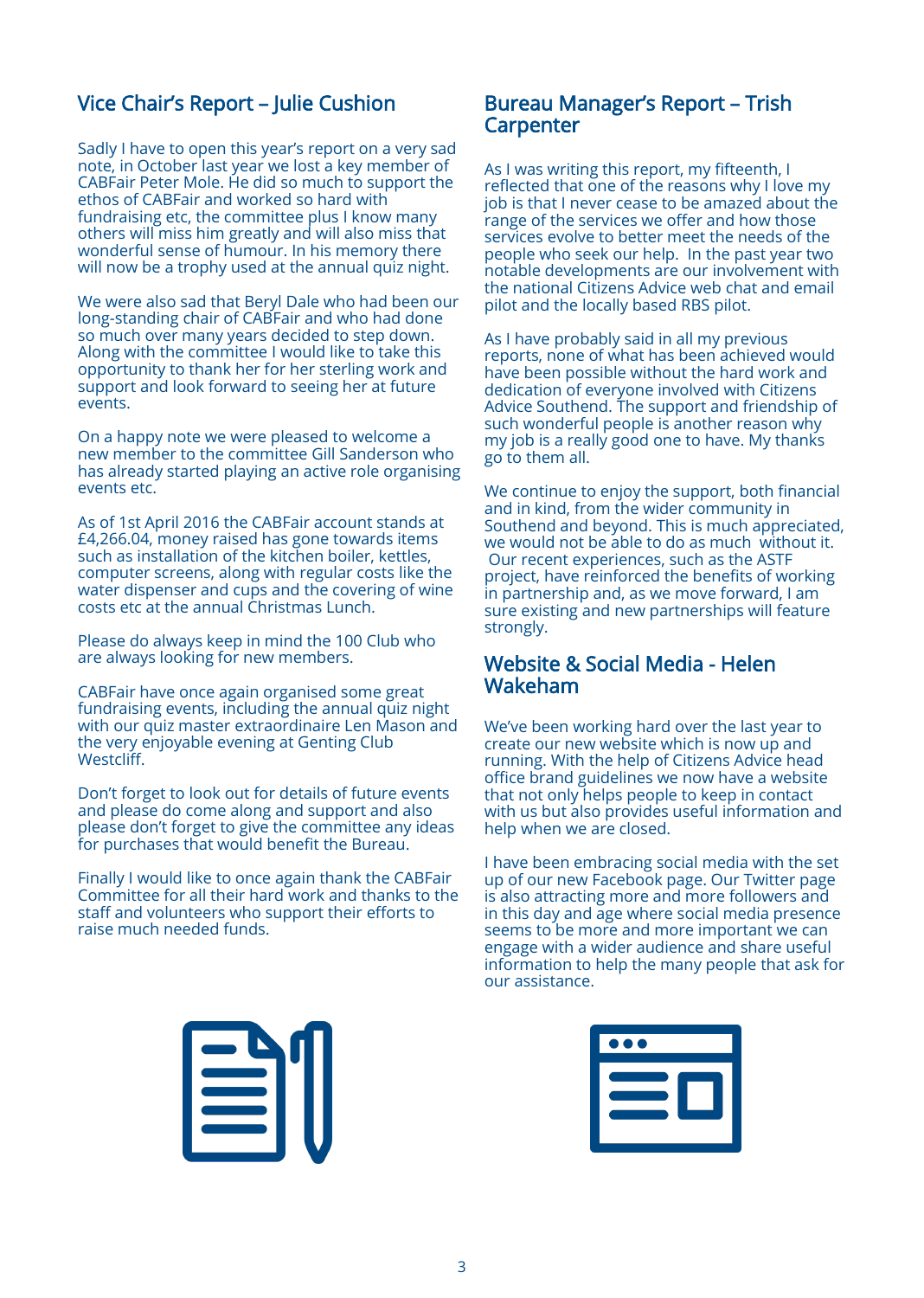# Office Services Manager's Report – Cindy Sayer

It's been another busy and successful year with lots of changes made and more planned for the future.

Our building is rather old and needs constant care and attention, always throwing us a new challenge. We have formed an internal working group to look at improving the general lay out of the offices to ensure that available space is used to its full potential. We are also reviewing our Reception to make it more welcoming.

One of the proposals is to create an information library off our waiting room which will contain leaflets, our information kiosk and a computer to enable our clients to research information and access help for themselves. This is subject to Building Regulations and we are hoping to commence these alterations later in the year.

We have been fortunate this year to purchase new equipment for some of the offices which has made a huge difference to the way that we work.

Maintenance and servicing of equipment in general, such as Fire Alarms, electrical equipment and air conditioning units is ongoing on an annual basis. A Health and Safety inspection is also carried out each year; this includes a Fire Risk Assessment which is carried out by an independent Fire Risk Assessor.

Our aim is to make Citizens Advice Southend a safe and welcoming environment for our staff, volunteers and clients.

One thing I know for certain – every day offers a different challenge!



# Research and Campaigns (Social Policy) - Sandra Smith

During the past year we have continued to send monthly returns to Citizens Advice concerning all the national and local issues that have been flagged up by our Gateway Assessors and Advisers. The returns have been many and varied, involving issues with Government bodies, employers, letting agents etc.

We have also been lucky enough to find a volunteer who has been working on campaigns and also the University of Essex has been very pro-active with providing the financial backing for us to have at least three internships throughout the year. Our volunteer and the interns have worked very hard on preparing reports on many concerning issues, including:-

- Survey on Rent Arrears and Interest Only **Mortgages**
- Personal Independence Payments The waiting and assessment processes
- Settled and Safe: A renter's rights.
- In conjunction with Settled and Safe, we ran a survey on local letting fees and were pleased to find that the letting agents were happy to provide the information we needed.
- Fair Play for Pre-Pay the case for getting a fairer deal for prepayment meter users
- The State of Working & Child Tax Credits the case for change in Government handling of the tax credit system

We are currently working on the problems of arranging and paying for people going into care homes, the cost implications etc and also a further survey/campaign on why many Personal Independence Payment applications are being turned down at several stages, only to be agreed at tribunal level.

This is such a valuable part of the Citizens Advice service and we feel pleased that we are able to contribute in a positive way, we have even started blogging!!

The reports that we produce are sent to our MPs, relevant agencies, interested parties etc and we hope that, in our small way, our work leads towards change for the better, both locally and nationally.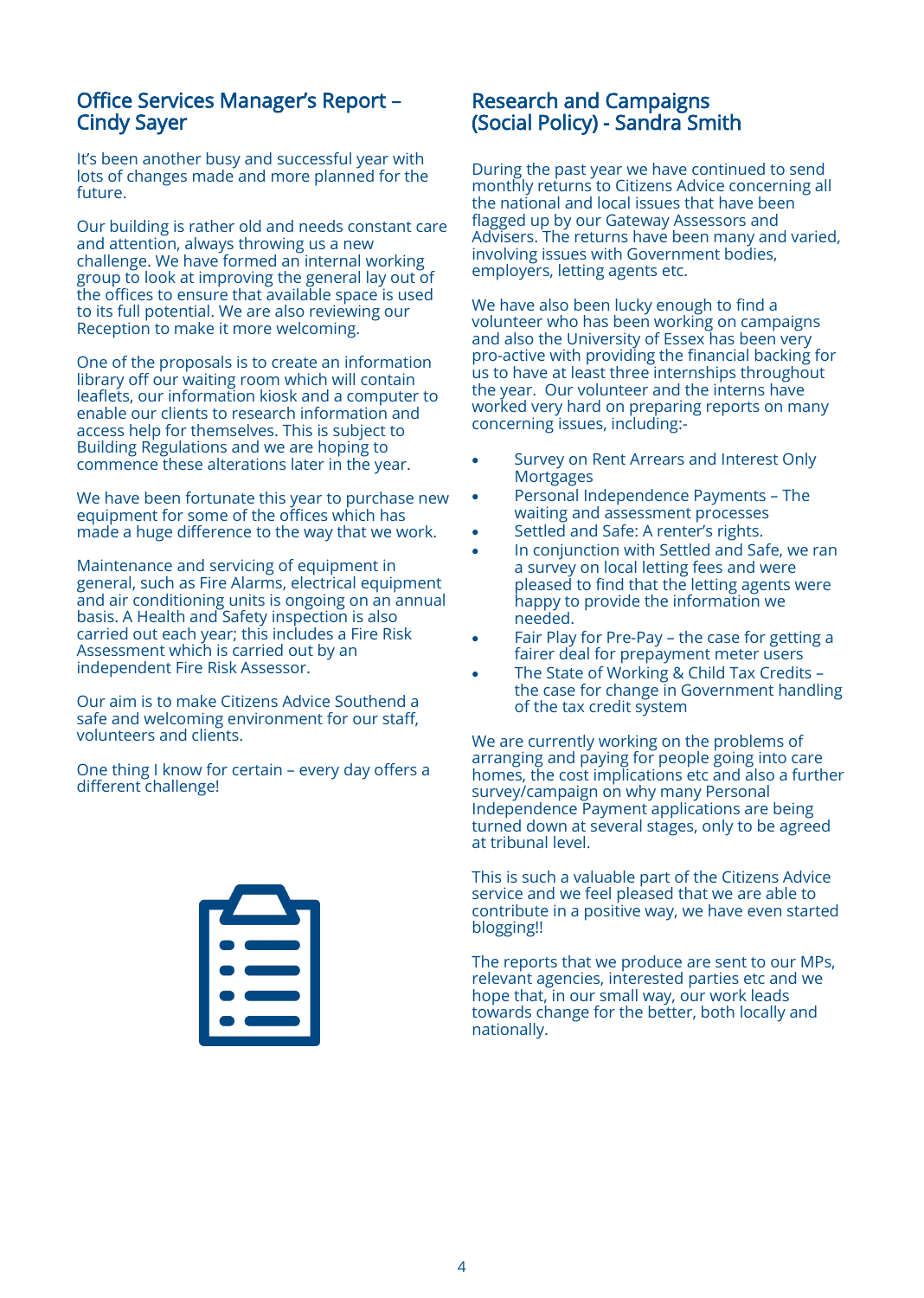# The Legal Aid Franchise - Miles Richardson & Sonia Wood

Miles Richardson and I offer help through the Legal Aid Scheme in housing matters, but following restrictions in 2013 we have limitations on those we can help. Most of our clients face possession of their home or concerns over homeless assistance from the council.

The Legal Aid scheme is for those facing specific housing problems while on low income and limited capital. The assistance can be provided in one of two ways, either under the Legal Help Scheme or, Public Funded Certificate.

The Legal Help Scheme is the 'conveyor belt' process, it's meant to be fast and therefore cheap; we get a fixed fee for each new case, but can't exceed 191 a year. We commonly exceed the fixed fee by taking a more in-depth look at the root cause of the problem; quite often a housing problem is linked with debt or benefit problems and we like to try to deal with these too if we can.

The Public Funded Certificate is for longer, drawn out cases and will cover a matter in court for trial; a longer case going into detail about the legal aspects, perhaps with a barrister engaged. These run to full costs being sought from Legal Aid and Miles, as community solicitor deals with these: he's had success in having his costs allowed against the other side by the court in some of cases he's challenged, thereby saving Legal Aid some money.

Some people don't qualify for Legal Aid, but we can help those facing possession at court via the Southend county court help desk. We hold the contract until April 2017 when it goes out for tender again, but hopefully we'll succeed in retaining it.

The help desk allows us to see people at Citizens Advice to help them complete court forms and then represent them in the hearing or, at the help desk to give advice and represent them in the hearing. This is a fixed fee process covering an emergency service to represent in a very basic way given the limited time before the hearing, followed by a letter to confirm what happened at court and

any advice the client could consider.

We also have a referral system with South Essex Homes where they send us details of any council tenant who wants advice from us and we try to help. If we can't see the tenant under Legal Aid rules we charge South Essex Homes a fixed fee. The referral can be for advice to the tenant on any matter, but primarily they relate to housing, benefits and debt.

# Money Advice Service - Linny Redgrave

My job title is a Debt Advice Case Worker. My role is to work as part of a team that includes our General Advisers to deliver a debt advisory service that can involve a single piece of advice or longer term support for those clients whose problems are more complex or who are considered vulnerable.

I have worked for Citizens Advice Southend since 2008. I would like to be able to tell you what an average client in debt looks like. In truth although my clients all have similar problems each client will be unique and they will have different levels of understanding and expectations of what I can do to help them.

When I meet a client for the first time the first question I ask them is "what outcome do you want"? Replies vary from:

- I do not want to go to jail
- I want the bailiffs to leave me alone
- I do not want to lose my home
- I want peace of mind
- I want to be able to sleep at night
- I want to be able feed my dog
- I want to stop arguing with my partner

With the exception of the last one (I'm not that good) I can usually help them achieve the outcome they want.

Debt advice delivered face to face must be on a par of going to see a good doctor who will listen to your problems, diagnose your symptoms and get you the best treatment they can. I firmly believe that that the debt advice service that Citizens Advice Southend offers can sometimes be better than going along to see a doctor.

As I have said earlier there is not really an average client, they can be old, young, a single parent, unemployed or in work.

I recently met with someone who would be described as having been a high earner before being made redundant. Like a lot of people in this position the client had earned a lot but also spent a lot. The client was very worried and distressed. After advising the client, they stood up to leave and held out their hand to shake mine, and said "before today I would have thought that this would be the last place that I would have ever come to for advice, I now realise that it should have been the first place"

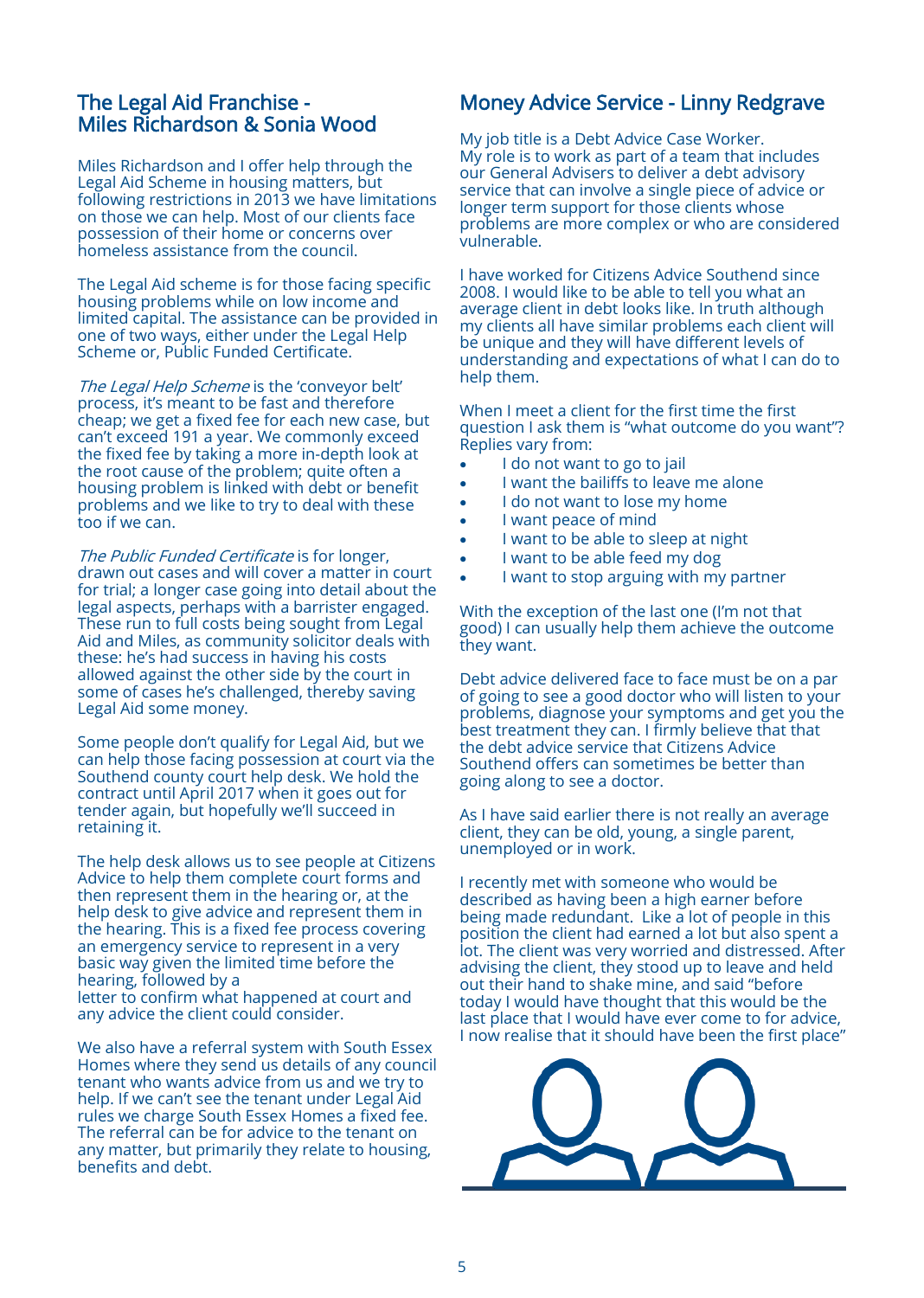# General Advice Service - Riz Awan

We operate a drop in service for our face to face service and an initial assessment is carried out with an aim of seeing all our clients that day. Sometimes, for example if we are short staffed, we have to ask clients to come back later or the next day.

Through the assessment approach we can see if it is possible to deal fully with the issue and, in more and more cases, we have managed to give the client full advice, saving them time by not having to return. This has resulted in clients who do require booked appointments not having to wait so long which has reduced 'no shows' and builds confidence in the service that we provide.

Our Generalist Advisers have been upskilling themselves, especially with debt advice. They have mastered how to complete a Common Initial Assessment and have adopted the process of gathering all information and assisting the clients with completing a budget sheet and booking an appointment for the Debt Specialists. Generalist Advisers have been given training on Universal Credit (UC) by the DWP and have started to advise those clients who are single to apply for UC online.

All the advisers bring to Citizen Advice their own brilliance, professionalism and expertise to assist the clients in bettering themselves and building their confidence.

# Top Advice Categories



Benefits and tax credits 24%







 Relationships and family 10%



Employment 9%



All Other 21%

# Training - Ben Apenteng

The learning programmes for Advice and Gateway have been revised by Citizens Advice, to meet the needs of the new advice framework and performance quality framework. The new programme is called Advice Learning Programme (ALP) and it consist of one programme for anyone who comes into contact with clients, including receptionists and information assistants.

Our training programme for advisory roles still focusses initially on undertaking telephone assessments, most Trainees will then progress to web chats and face to face assessments.

We hope that once people have completed the assessment training they will undertake further training to become a Generalist Adviser, enabling them to cover all strands of our work, thus helping us to continue to meet the varying demands on our services.

The year has seen a tremendous improvement in our facilities for training and as a result we have been bold to open our doors to external agencies to come in for training. During the months of March and May this year we provided a 12 week external Adviser training for staff of South Essex Homes. We hope to further explore such avenues to raise more funds to help us continue to give advice for free.

This year we continued with our support and training of law students who reside in Southend during the summer holidays, in their quest to gain practical experience. Seven students joined us beginning of July and became the pioneers of the Adviser Learning Programme. Those who reside in Southend during term time will continue to volunteer with us, one day a week, after the holidays.

I would like to take this opportunity to say a big thank you to Trish, Riz, Cindy and all my colleagues in the office, especially to the Volunteers, for their support and encouragement.

A special thank you too to Citizens Advice staff in Liverpool.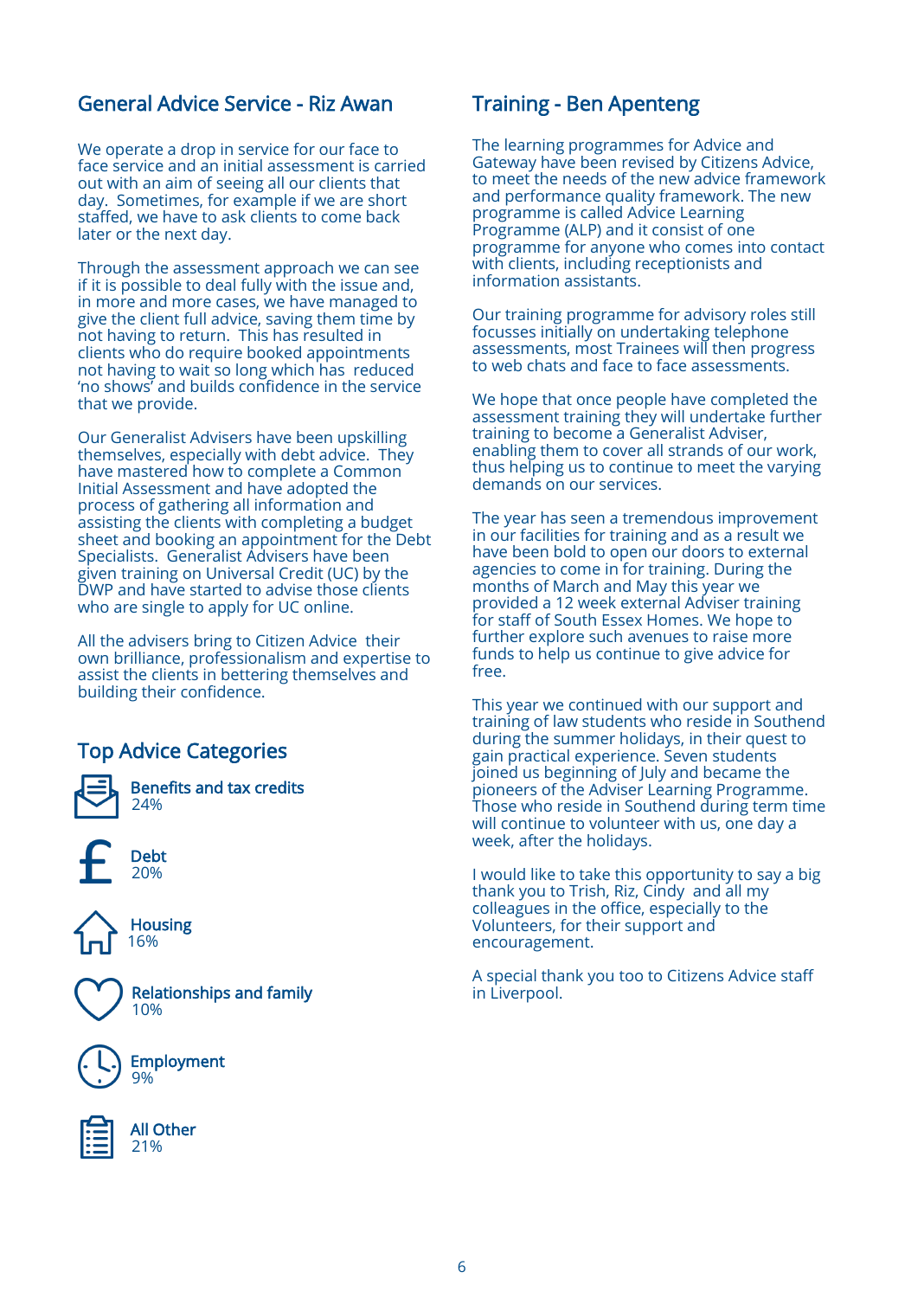# Immigration—Derek Edwards, Lead Immigration Caseworker

Over the last few years our immigration unit, led by myself, has diversified its work and expanded its team to five, as it became evident that we needed to respond to the changing complexities of the turbulent events in Middle East resulting in an exodus of refugees from different parts of the world symbolized by those from Syria. We are part of the group locally that will work to support families from Syria who come to Southend as part of the Government's resettlement programme.

Legal Aid has diminished to the point where many are without the means to fight for justice in order for their case to be heard. This has often kept me awake at night trying to find answers that will enable us to obtain more help.

We saw many too who had been here long term and had multi faceted issues arising from both past traumatic experiences and subsequent long waiting periods while Home office processed their claims. In parallel Government introduced this year draconian measures for those it deemed illegal, making it difficult for those who had a case to argue, following many years of private and family life in UK.

In addition to our established immigration presence we also work at promoting Equality & Diversity and protecting people's human rights against discrimination, both at their workplace and in social or neighbourhood settings. This can have positive economic results and improved multicultural outcomes for community relations.

The UK's referendum decision to leave EU has unsettled many Europeans living and working here raising many to seek routes for a permanent stay. This remains work in progress.

We recognized some time ago that we needed to evolve in order to effectively respond to new challenges around us as a matter of priority we also needed to engage and empower the widest number of charitable organisations with arms length immigration advice to support a wider number of migrants. In order to achieve this our aim was to help a broad range of categories in a number of ways by arranging local informative immigration meetings, holding advice surgeries at our Thurrock & Basildon offices, providing mobile telephone support to several other Citizens Advice offices and local charities who now contact us on a regular basis for immigration advice. We also encourage young advocates and apprentices who regularly visit our office for work experience to learn something of our work.

One could recount several notable successes this past year, inevitably such work also has its frustrations and disappointments, nevertheless we engaged with over 537 clients resolving or reducing their immigration problems and allaying distress by keeping families together on obtaining new leave for them.

I feel really fortunate to meet and work with migrants at a stage in their life when they most need support it helps my colleagues and myself put things in perspective. This sense of satisfaction that we are making changes people's lives is what keeps me coming into work.

Looking to the future and in conjunction with a Home Office (HO) project we plan to support migrant clients with digital technology resulting from HO plans to roll out future immigration applications on-line. Many might otherwise face difficulties getting to grips with complex forms and technical terminology.

Finally, I am indebted to Trish our manager for her continued support this year, to our funders Essex Community Foundation and members of our dedicated team Peter, Lordina, Kirsty and long term external partner Angela Cole of Immigration Legal Services for her mentoring and regular surgeries at our office . Both we and our clients benefit from her wealth of legal expertise.

# Other Services

We can prepare simple wills for clients. We have a Volunteer who assists client to complete various benefit forms, home visits can be arranged. We have a Volunteer who can assist with mortgage shortfall issues and assists with bankruptcy petitions and another who can offer assistance with applications for Power of Attorney and probate issues.

The Royal Association for Deaf People offers a weekly advice service from our offices. Essex Savers net Credit Union operates a service point from our offices one morning a week. Essex Savers is authorised by the Prudential Regulation Authority and regulated by the Financial Conduct Authority. Essex Savers provides fair finance for all who live or work in Essex, offering a secure place to save and affordable credit as well as other financial services. We have a partnership agreement with the British Red Cross for the provision of a service to assist asylum seekers. Terrence Higgins Trust use our offices to see clients from the Southend area when needed. Talking Newspapers use our offices to produce their weekly recordings and monthly magazine.

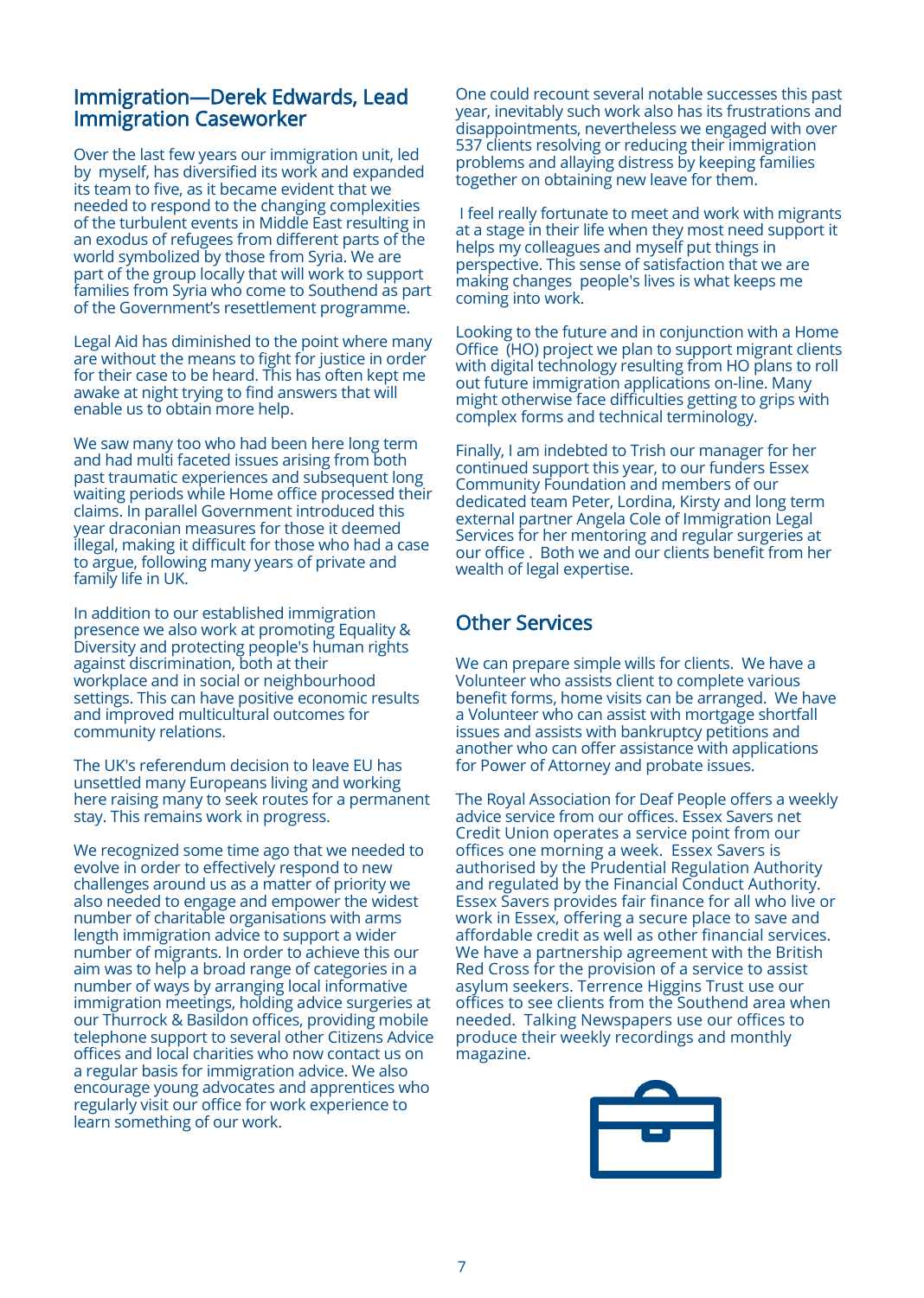# Royal Bank of Scotland Project - Amanda Whiteford

The RBS project with Citizens Advice has now been running for a year. I work at RBS's Thanet Grange offices in Southend two days a week, sitting with the Specialist Services Team that supports RBS's more vulnerable customers.

These will be people whose debts have accumulated to the extent they cannot repay them any time soon and who often face difficulties which compound the situation. In 75% of cases this difficulty will be poor mental health.

Rotherham and Birmingham will also refer clients though less frequently, as they service secured debts and people will often have already turned to CA or Stepchange when struggling to meet their loan repayments. Unsecured debts seem to be different, perhaps people feel they have less to lose, or are less financially aware of the impact of defaulting on a credit card.

Often physical health issues like cancer will see people using their credit card to pay their mortgage as their salary has stopped or the benefits they are entitled to are insufficient, in the hope that their condition will be relatively short-term. This hope in turn often discourages them from considering a full financial review.

Indeed just being diagnosed with a serious illness is enough for most people to cope with the emotional and psychological impact, the worries around continuing employment – a budget reappraisal is rarely foremost in their minds.

I think many of us will have heard that, sensibly, we should all have enough savings to cover our bills for 6 months but as the economy falters, full-time employment shrinks, and the welfare system is reformed, 6 months is not nearly enough. A year at least is needed to keep most families on track.

I talk to these vulnerable clients to assess what practical help, advice and information, I can give them around managing their creditors, reducing their expenses, ensuring they are aware of benefits they may be eligible for, and giving them links to local support services such as Mind or talking therapies.

If I think they sound energetic and focussed enough to take steps for themselves I'll either leave it there, or arrange to call them back in a few weeks to see how they are getting on.

Others, it will be clear from their voices, will not be able to take steps without one to one support and these clients are referred to their local CA office and an appointment requested via Adviceline or by phone.

Over the first year my job partner Tony Smith and I have spoken to over 550 people and received very positive feedback about the impact such an intervention has made. Consequently, RBS have now decided to extend the project for a further year until 31 August 2017.

### Specialist Benefits Advice – Linda Butcher

I have appointments in the office weekly, these are increasing in number due to more people having difficulty obtaining benefits. Sometimes I do not see the client, but their carer.

I do home visits (again, I am doing more home visits due to the problems of housebound clients receiving benefits) and regularly see social workers at various venues.

I arrange and attend Southend Benefit Network meetings. I am always at the end of a phone for clients and social workers. Our social work students shadow me as part of their placement with us.

My door is always open – unless interviewing – to assist the advisers and other colleagues.

I attend training sessions in London to keep up to date in benefit changes.

# Webchat & Email - Michelle Goddard

During 2015/16 I have had fantastic opportunities to provide our advice service in two very new ways.

The first has been running the new national webchat and email service at four of our local Citizens Advice offices, including Southend, and the second, as the outreach adviser at the new community hub in Victoria Plaza, working in partnership with South Essex Homes to support their tenants and many other drop-in clients with enquiries.

The last year has been a real challenge for me getting to know new systems, new services, new ways of reaching out and delivering advice to clients, but it has also been truly rewarding; I have been part of a service which has moved with the times, made accessing advice easier and best of all, experiencing first hand client satisfaction.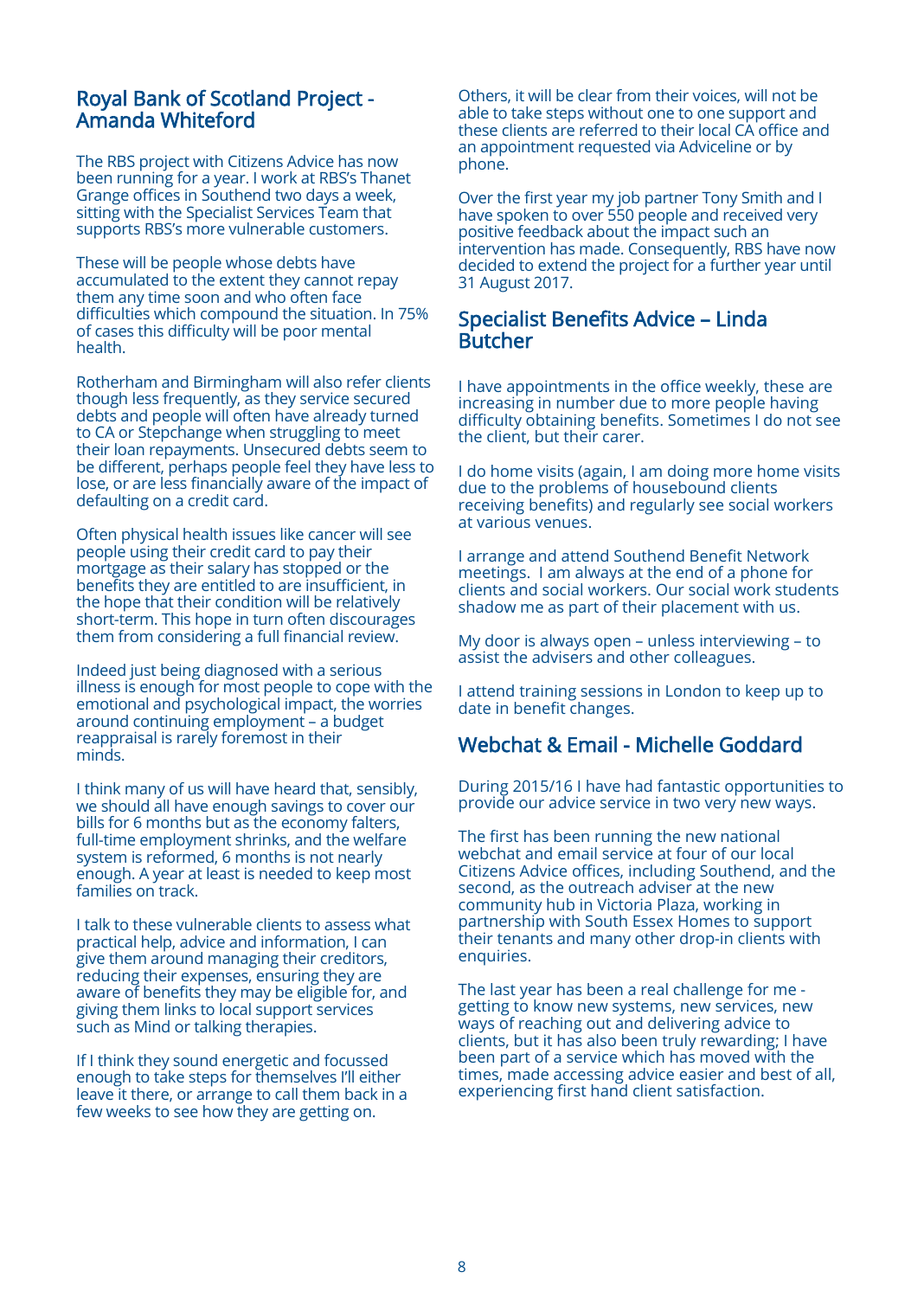# Client statistics

| <b>Clients</b>         | 8,313  |
|------------------------|--------|
| <b>Advice Issues</b>   | 12,521 |
| <b>Client contacts</b> | 13,197 |

| <b>Age profile</b> | $\frac{9}{6}$  |
|--------------------|----------------|
| 24 and under       | 8              |
| $25 - 34$          | 15             |
| $35 - 49$          | 25             |
| $50 - 64$          | 21             |
| $65 - 74$          | $\overline{7}$ |
| $75 - 84$          | 3              |
| $85 +$             | 1              |
| Not recorded       | 20             |

| <b>Resident</b>  | ℅  |
|------------------|----|
| In Southend      | 62 |
| <b>Elsewhere</b> | 38 |

| <b>Disability/health conditions</b>         | ℀  |
|---------------------------------------------|----|
| Disabled/long-term health condition         | 36 |
| Not disabled/no health problems/<br>unknown | 64 |

| <b>Ethnic origin</b>          | %  |
|-------------------------------|----|
| Asian or Asian British        | 5  |
| <b>Black or Black British</b> | 6  |
| <b>Mixed</b>                  | З  |
| Other/not recorded            | 3  |
| White                         | 83 |

# Our finances

The Citizens Advice service helps people resolve their legal, money and other problems by providing free, independent, impartial and confidential

advice, and by influencing policymakers.

Citizens Advice Southend, like every member of the Citizens Advice service, is a registered charity reliant on trained volunteers and funds from various sources including the local authority, other statutory bodies, trusts, companies and individuals, to provide vital services for our local community. We are a company limited by guarantee.

We remain indebted to all our funders and to individual donors for their support. We have been able to secure the majority of our external funding for 2016/2017. As we move forward, we will continue to do our utmost to achieve the funding we require to be able to continue to meet the needs of the people who seek our help and to develop our services to meet those needs as they change.

| <b>Where our Funding</b><br><b>Comes From</b> | ℀  |
|-----------------------------------------------|----|
| <b>Local Authority</b>                        | 47 |
| <b>Other Grants &amp; Projects</b>            | 32 |
| <b>Donations &amp; Other Income</b>           | 11 |
| <b>Other Statutory Bodies</b>                 |    |

# Do you feel able to help us in your Will?

#### Suggested wording of bequest

"I hereby bequeath the sum of £……. to Citizens Advice Southend, 1 Church Road, Southend-on-Sea and I direct that the receipt of the Honorary Treasurer shall be good discharge for such legacy"



.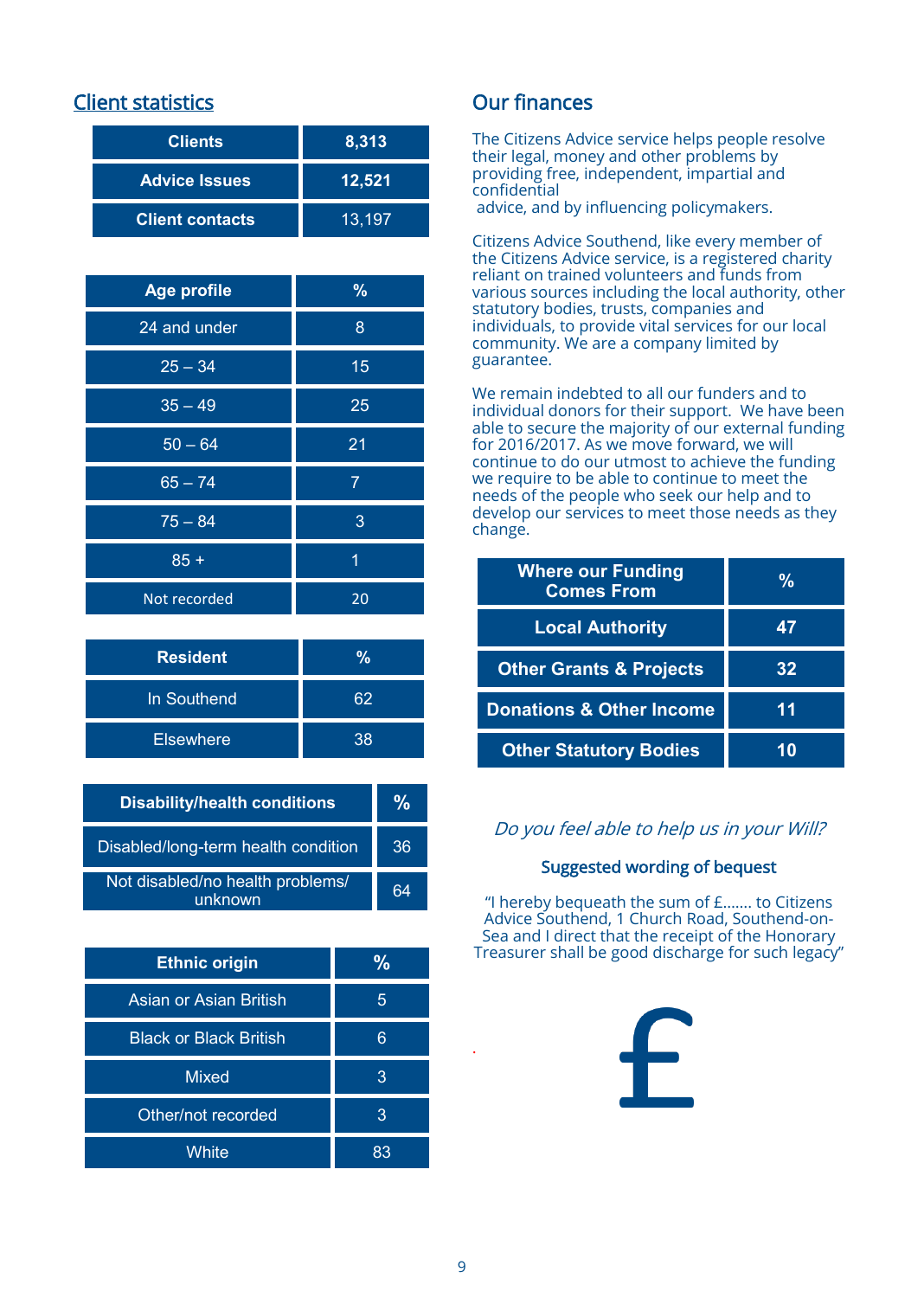# About Us @ 31.03.2016

#### President

The Mayor of Southend, Cllr Andrew Moring

#### Vice-Presidents

Sir David Amess MP Ken Crowe James Duddridge MP Ahmad Khwaja, Paddy Murray David Preddy

#### Trustee Board

Chair Phil Stepney

Vice-Chair Julie Cushion

#### Hon Treasurer Graham Robinson

#### **Trustees**

Fiona Colwell Brian Kelly Jill Page Cllr Mike Stafford Jane Vernon Smith Tony Williams

Company Secretary Trish Carpenter

#### Paid Staff Representative Sonia Wood

Volunteer's Representative Roger Calton

#### **Volunteers**

Will Making Service Roger Calton

Form Filling Service Kay Patterson

Research and Campaigns Janet Uzupris Paula Whittle

Hon. Treasurers Dept Veronica Moore

**Immigration** Cyril Leopoldo Matthew Williams

#### Advisory and/or assessment roles - including trainees

Saffron Adams-Hayes Kweku Afari-Apenteng Nichola Aris Jane Attwell Peter Bates Pat Bower Suzanne Broddle John Cotton David Crabb John Craydon Christopher Croft Linda Crystall Ken Davidson Julia Davies Bob Davis Steve Davis Lauren Dye Sue A Evans Tony Evans Seun Fadare Penny Garrard Lauren Gough Bev Grant Adrian Green Carol Griffiths Mark Guymer Phil Harrison Emily Hull Farxiya Ismail Andrea Johnson Ben Lewis Tahmina Miah Lisa Martin Len Mason Peter Mole Jane Owen Murray Page Claire Pearson Jacquie Pilcher Heather Plaxton Mary Priestley Graham Randall Emma Raffan Terry Raynor Andrew St John Melvyn Sach Celia Sambrook Binny Sammon Rashmi Shah Debbie Smith Gerry Smith Phil Stepney Richard Thomson Sam Watson Amanda Whiteford Julie Wilson Sarah Wilson

#### Non advisory roles

Subhaan Ahmed Taeyeb Ahmed Rosie Apple Yusuf Ayoob James Aris Julie Armstrong Meenakkhi Bhattacharyya Beryl Dale Gloria Earwicker Sue Evans Jean Goodson Christina Haughton Janet Hawkins Sue Hawkins Tony Hopkin Mary Howard Yvonne Johnson-Hines Ida Jones Gill Lightle Lucy Margerison Joy Milner Jacomine Mole Sylvia Nicholls Nisha Patel Jenny Rawlings Sally Smith Clare Smith Don Tuff Janet Uzupris Anne-Marie Williams

#### Support Services

Florence Cassidy Peter Goodson Darren Levy Graeme Madley Margarita Marcus Dave Redgrave

#### School's Community Programme

Adam Ansari Kimberley Imade Filip Kaleta Shannon Kennedy Aliceandra Olomola Dagye Opei-Boafo

#### Essex Savers

Mick Davey Angela Elkins Guy Grimwade

Social Work Student on placement Akissi Koki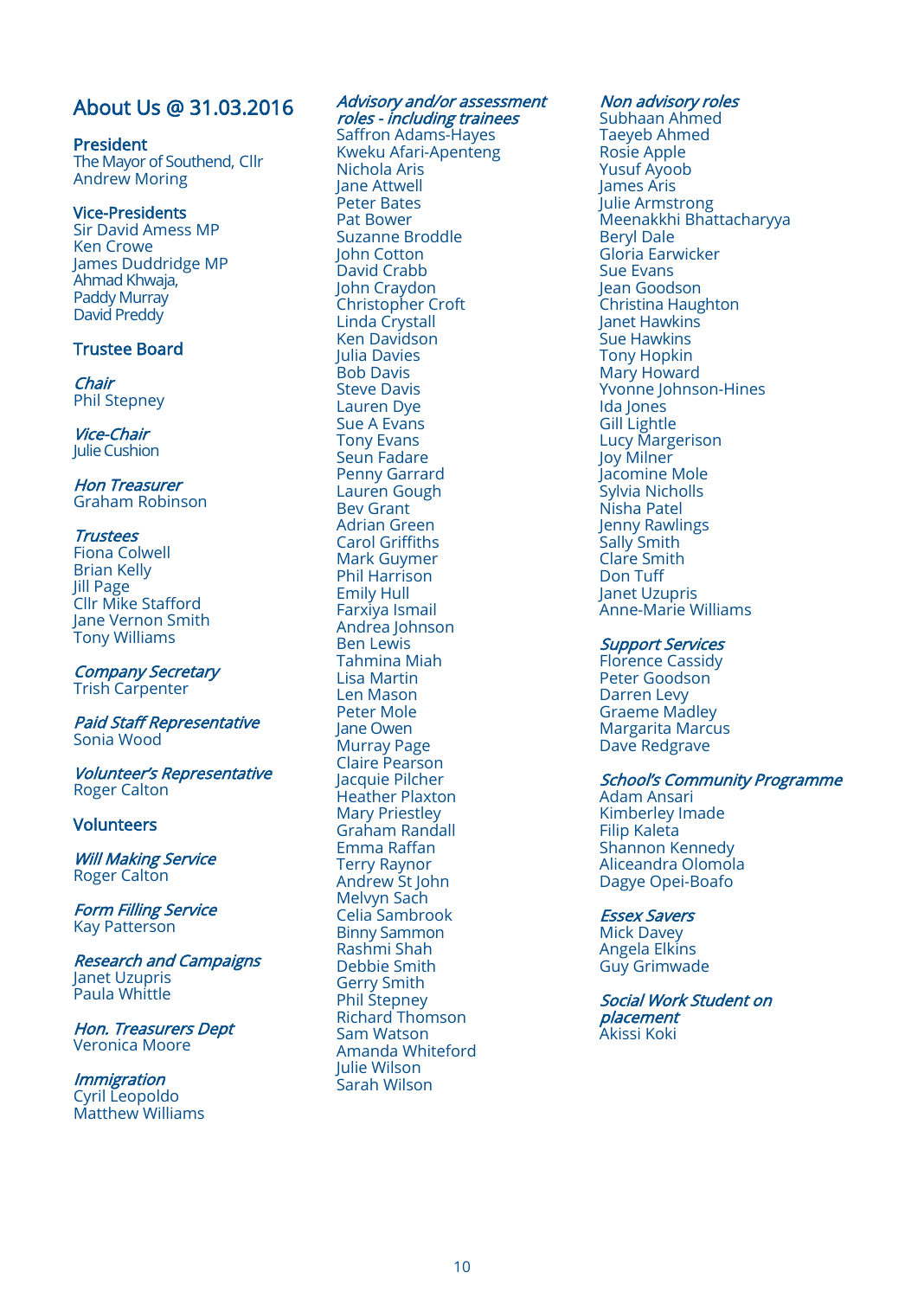# About Us @ 31.03.2016

#### Paid staff

**Manager** Trish Carpenter

Office Services Manager Cindy Sayer

Community Solicitor (Housing) Miles Richardson MBE LL B

Caseworker (Housing) Sonia Wood

Advice Services Consultant Sandra Smith

Advice Services Manager Riz Awan

Training & Recruitment Services **Manager** Ben Apenteng

Office Services Assistants Helen Wakeham Gill Sanderson

Peripatetic Welfare Benefits Adviser Linda Butcher

MASDAP Caseworker Linda Redgrave

MASDAP Administrator Lesley Clarke

Immigration Caseworker Derek Edwards

RBS Pilot Project Tony Smith Amanda Whiteford

Energy Champion Sam Lea

Web chat and email pilot project/ Community Hub Adviser Michelle Goddard

#### Research and Campaigns Workers

University of Essex internships programme) Daisy Lio (Summer 2015 placement) Tim Robinson

Royal Association for Deaf People Advice Service Susie Marsh Nicola Ball & colleagues

Services using the Bureau offices:

Talking Newspapers British Red Cross Terrence Higgins Trust Angela Cole of Immigration Legal Services Pension Wise

#### External providers

IT Support Brunel Computer Services

SAGE Support Ann Galvin Business Consultancy

Payroll Services **Devonports** 

Office Cleaner Gary Lee

Annual report printed by Modern Graphic Arts

Exceptional Needs and Almonising (ENA) Committee

Chair Brian Kelly

**Treasurer** Veronica Moore

**Members** Trish Carpenter Riz Awan Ken Crowe Jane Owen Mary Priestley

Food, gifts and loans were given to clients in need throughout the year.

We were also delighted to receive financial and food donations from various Church groups and generous individuals.

#### CABfair (Citizens Advice Bureau friends and interested relatives)

**Members** 

John Cotton Julie Cushion Beryl Dale Ray Davy Len Mason Peter Mole Cindy Sayer Sandra Smith Gill Sanderson

The Committee continues to aim to arrange events that everyone will, hopefully, enjoy. All suggestions are welcomed, as are ideas for using the money that is raised.

We would like to wish our volunteers and supporters who are currently unwell a speedy recovery.

We would like to thank the paid staff and volunteers who left us during the year, some of whom had been with us for many years and to welcome those who have joined us since the beginning of April 2016.

We were sorry to hear of the illnesses and deaths of a number of former members of paid staff, volunteers and supporters.